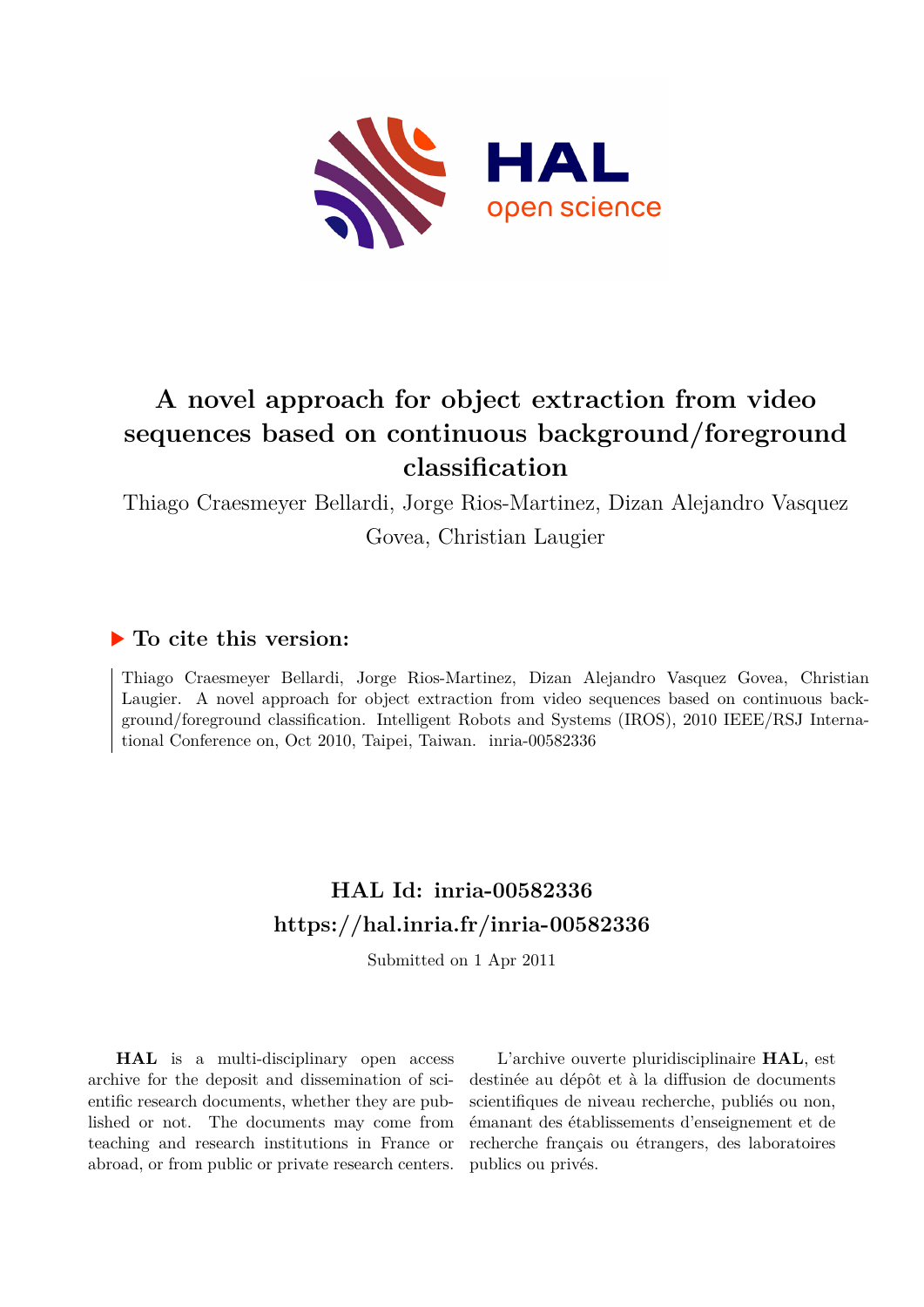### **A Novel Approach for Object Extraction from Video Sequences Based on Continuous Background/Foreground Classification**

Thiago C. Bellardi, Jorge Rios-Martinez, Dizan Vasquez and Christian Laugier

*Abstract***— In many computer vision related applications it is necessary to distinguish between the background of an image and the objects that are contained in it. This is a difficult problem because of the constraints imposed by the available time and the computational cost of robust object extraction algorithms.**

**This report describes a new method that benefits from state of the art background/foreground classification combined with the strong theoretical foundations of clustering. The pixels on the scene background are modeled as Mixtures of Gaussians and the output of the classification process are continuous values representing the likelihood that each pixel belongs to the foreground. The clustering is based on a Self Organizing Network (SON) which has a robust initialization schema and is able to find the number of objects in an image or grid. The algorithm's complexity is linear with respect to the number of pixels or cells.**

#### I. INTRODUCTION

Detection of moving objects is a fundamental task in video surveillance applications like tracking, traffic monitoring and activity recognition. One common approach to perform moving object detection from static cameras is resumed in two steps: (1) *background subtraction* then (2) *object extraction*.

The *background subtraction* step aims to label pixels as belonging to one of two classes - background and foreground [1], and constitutes an active research domain. The interested reader is referred to [2] for an overview of the field's state of the art. Usually, the output of most background segmentation techniques consists of a binary bitmap image, where values of 0 and 1 correspond to background and foreground, respectively (*eg* [3], [4], [5]).

Having such a bitmap the *object extraction* step consists of grouping together foreground pixels to obtain candidate objects. One common approach to object extraction proceeds by finding 4 or 8-connected components. This is done using efficient algorithms whose time complexity is linear with

T. C. Bellardi, J. Rios-Martinez and C. Laugier are with LIG & INRIA Rhone-Alpes, France

Dizan Vasquez is with ITESM, Mexico tbellardi@gmail.com jorge.rios-martinez@inrialpes.fr dichodaemon@gmail.com Christian.Laugier@inrialpes.fr

respect to the number of pixels in the bitmap [6], [7]. A problem with this approach is that it usually produces many small regions which may correspond to noise or to larger regions which failed to merge.

One approach to dealing with this situation is to filter out regions composed of less than a given number of pixels [8]. Although this approach is fast, it has the drawback of assuming that all small regions are noise, which, in many situations, is clearly not the case. A second approach consists of relaxing the neighborhood criterion by assuming, for example, that regions separated by one background pixel are still connected. The usual way of doing this is by preprocessing the bitmap image using morphological operators (*eg* dilation, closing), which have the effect of "thickening" the pixels and "filling in" the holes [9]. Two problems with this approach are the difficulty of finding the appropriate parameters for the operators and the lack of clear physical interpretation of the operators' parameters. A third approach to object extraction is the use of clustering techniques to group pixels. This opens up the possibility of choosing between a plethora [10] of different algorithms having well understood theoretical properties. On the other hand, most of the robust clustering algorithms (*eg* [11], [12]) have three problems when applied to object extraction: a) the number of objects to be found should be known beforehand, b) the algorithms' performance is strongly dependent on the initialization and c) most algorithms are just too complex to be used in systems subject to demanding real-time constraints.

In our approach to the *background subtraction* task we use Mixture of Gaussians (MoG) to model the background pixels on the scene. The output of the classification process is a continuous gray scale image, where the pixel intensity, which varies between 0 and 1, reflects the likelihood that the pixel belongs to the foreground (fig.1(e)).

After that, object extraction is done by means of a clustering algorithm based on Self Organizing Networks (SON) which, in previous works, has been applied to images [13] and occupancy grids [14], showing that it is able to produce good results in real time. This paper improves the clustering algorithm by enabling it to process continuous input pixel values while maintaining a linear complexity with respect to the size of the input image.

This work has been partially supported by the european BACS Project and CONACYT 250140/308006.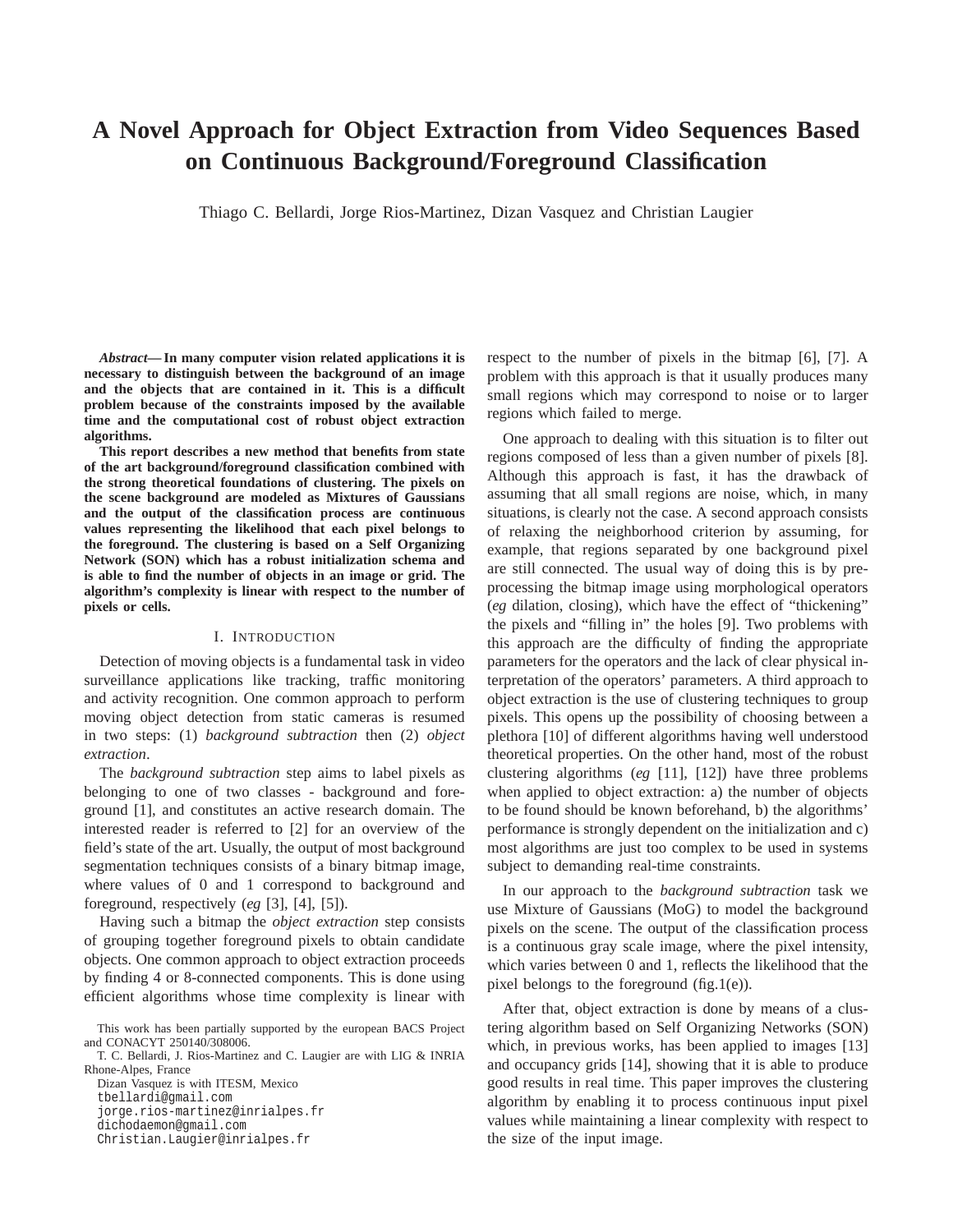

Fig. 1. Examples of output from the different classification bg/fg algorithms compared. Ellipses correspond to the output of the clustering algorithm.

#### II. BACKGROUND SUBTRACTION

#### *A. Modeling the background with MoG*

The Mixture of Gaussians (MoG) method was first proposed in [15] and has been implemented, reviewed and improved in many approaches presented in the literature. This method has the capacity to represent multimodal and time-varying backgrounds which are common in outdoors scenarios.

The values for a particular pixel in the image are represented as a Mixture of Gaussians. Based on the mean value and the variance of each Gaussian of the mixture it's possible to determine which Gaussian may correspond to background colors. Pixel values that don't match any of the Gaussians in the mixture are considered to belong to the foreground but, if they continue to be observed, the algorithm is able to include them in the background model by creating a new Gaussian in the mixture. Our implementation of this model mainly follows the adaptation suggested by [16], which gives us fast parameter stabilization. We have introduced as well some alternatives proposed in [17] in order to get a faster learning rate adaption.

We begin by describing the basic approach as presented in [15]. The method models the pixels as a mixture of *K* Gaussian distributions where the probability of observing a current pixel *X<sup>t</sup>* , is

$$
P(X_t) = \sum_{i=1}^{K} \omega_{i,t} N(X_t, \mu_{i,t}, \Sigma_{i,t})
$$
 (1)

where *K* is the number of distributions,  $\omega_{i,t}$  is an estimate of the weight of the  $i^{th}$  Gaussian in the mixture at time *t*,  $\Sigma_{i,t}$ is the covariance matrix of the *i th* Gaussian in the mixture at time *t*, and *N* is a Gaussian probability density function:

$$
N(X, \mu, \Sigma) = \frac{1}{(2\pi)^{\frac{1}{2}} |\Sigma|^{\frac{1}{2}}} e^{-\frac{1}{2}(X-\mu)^{T}\Sigma^{-1}(X-\mu)}
$$
(2)

*K* is typically a value between 3 and 5.

Taking in account the RGB color space and assuming an axis aligned covariance, we can write the covariance matrix for Gaussian *k* in an specific instant as

$$
\Sigma_k = diag[\sigma_{k,R}^2 \quad \sigma_{k,G}^2 \quad \sigma_{k,B}^2]
$$
 (3)

Every new pixel value  $X_t$  is checked against the existing *K* Gaussian distributions, until a match is found. A match is defined as a pixel value within  $\lambda = 2.5$  standard deviations of a distribution. The weight of distributions is updated as

$$
\omega_{k,t} = \omega_{k,t-1} + \alpha(M_{k,t} - \omega_{k,t-1})
$$
\n(4)

where  $\alpha$  is the learning rate and  $M_{k,t}$  is one for the matching model and zero for the remaining models. In [15] the Gaussians in the mixture must be ordered according to weight divided by standard deviation,  $\omega_{k,t}/\sigma_{k,t}$ , but we use only  $\omega_{k,t}$  to order the Gaussians, as proposed by [18].

Once a match is found, the parameters  $\mu$  and  $\sigma$  for the corresponding distribution are updated as follows:

$$
\mu_t = \mu_{t-1} + \rho(X_t - \mu_{t-1})
$$
\n(5)

$$
\sigma_t^2 = \sigma_{t-1}^2 + \rho \left( (X_t - \mu_t)^T (X_t - \mu_t) - \sigma_{t-1}^2 \right) \tag{6}
$$

$$
\rho = \alpha N(X_t, \mu_k, \sigma_k) \tag{7}
$$

The parameters for unmatched distributions remain the same. If none of the K distributions match the current pixel value, the least probable distribution is replaced with a distribution with the current value as its mean value, an initially high variance and low prior weight, in our case 900 and 0.05 respectively.

TABLE I PARAMETERS OF THE MOG

| Value         | Assumption                 |
|---------------|----------------------------|
| $\mathcal{R}$ |                            |
| 2.5           |                            |
|               |                            |
| 0.005         |                            |
| 0.7           | $K = 3$                    |
| 0.05          | $K = 3$                    |
|               |                            |
| 30            | Intensity pixel is between |
|               | 0 and 255                  |
|               |                            |

The MoG parameters for our implementation were chosen according to [17] and are shown on table I, in practice the parameter ρ could be approximated dividing the learning rate,  $\alpha$ , by the weight as suggested in the same work, but we chose the definition of [16] because it yields a better adaptation of the model when foreground objects appear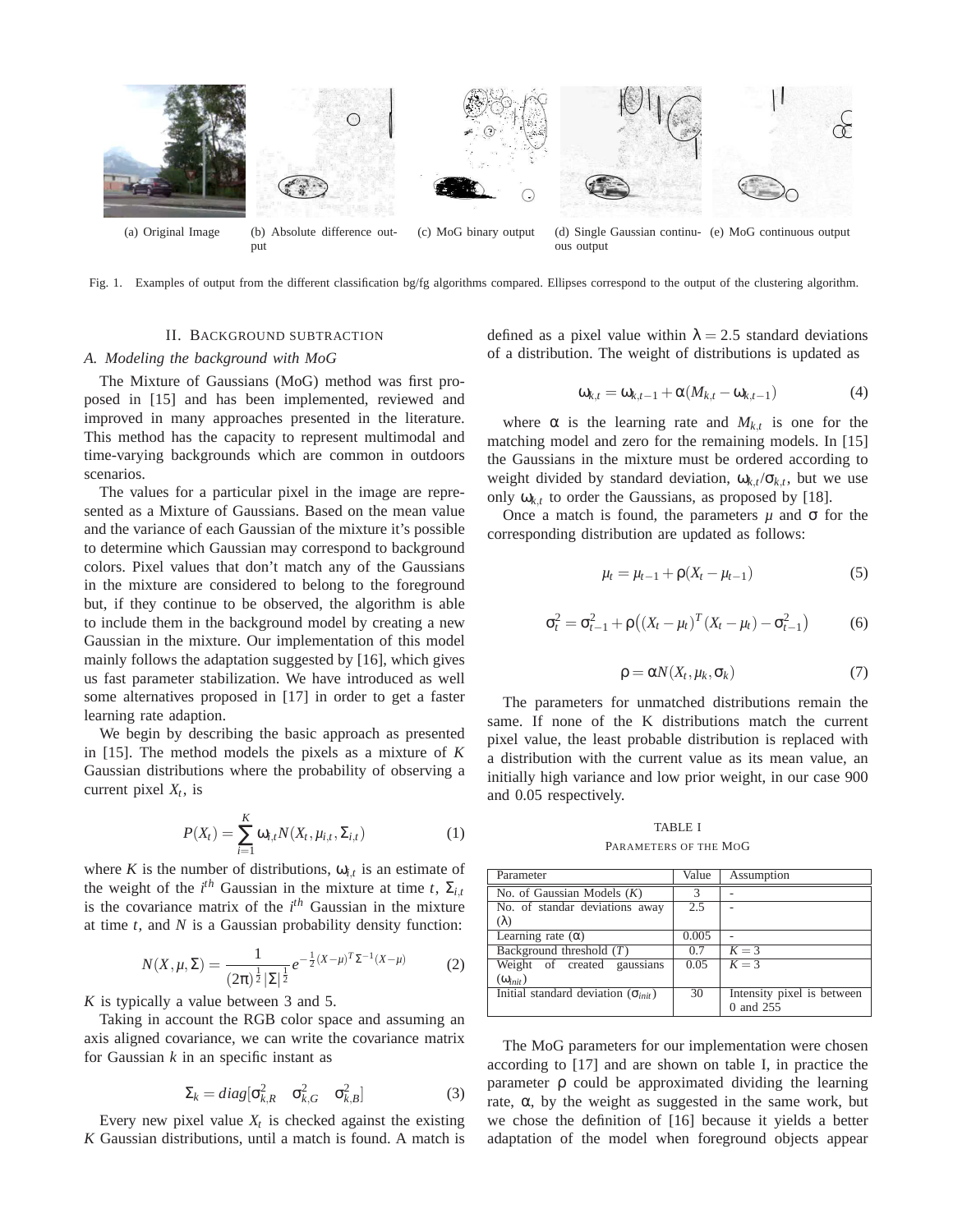in the first computed frames. For this reason, in the next equations  $ρ$  dissappears and  $α$  depends on the number of frames taken as a window.

In the next section we present the alternative equations used to update the MoG model. The complete approach is listed in Algorithm 1.

#### *B. Updating the model*

As mentioned above, we use the modified update equation proposed by [16]. First we choose a number *L* of frames to be sampled with a faster learning rate and the following expressions are used until *L* frames have been processed:

$$
\omega_{k,n} = \omega_{k,n-1} + \frac{1}{n} (p(G_k|X_n) - \omega_{k,n-1})
$$
 (8)

$$
\mu_{k,n} = \mu_{k,n-1} + s(X_n - \mu_{k,n-1})
$$
\n(9)

$$
\Sigma_{k,n} = \Sigma_{k,n-1} + s\big((X_n - \mu_{k,n-1})(X_n - \mu_{k,n-1})^T - \Sigma_{k,n-1}\big) \tag{10}
$$

$$
s = \frac{p(G_k|X_n)}{\sum_{i=1}^n p(G_k|X_i)}
$$
(11)

where *n* is the frame number. When more than *L* frames have been processed we update the parameters as follows:

$$
\omega_{k,n} = \omega_{k,n-1} + \frac{1}{L} (p(G_k|X_n) - \omega_{k,n-1})
$$
 (12)

$$
\mu_{k,n} = \mu_{k,n-1} + \frac{p(G_k|X_n)}{L}(X_n - \mu_{k,n-1})
$$
(13)

$$
\Sigma_{k,n} = \Sigma_{k,n-1} + \frac{p(G_k|X_n)}{L}((X_n - \mu_{k,n})(X_n - \mu_{k,n})^T - \Sigma_{k,n-1})
$$
\n(14)

In the precedent equations the function  $p$  is defined as:

$$
p(G_k|X_n) = \begin{cases} 1 & if \quad X_n \quad matches \quad Gaussian \quad G_k \\ 0 & otherwise \end{cases}
$$
 (15)

#### *C. Foreground classification*

Instead of using the traditional binary classification to decide if a pixel is part of the foreground, we calculate the Mahalanobis distance (MAH) between the pixel current value obtained from the input image and its correspondent background model. This way, the output of the classification process is a continuous value that represents how likely is that the pixel belongs to the foreground.

Having a given pixel represented by  $I_{i,j} = (r, g, b)^T$ , the MAH distance of  $I_{i,j}$  to the  $k$  Gaussian in the mixture is computed as:

$$
MAH(I_{ij},k) = \sqrt{(I_{ij} - \mu_k)^T \Sigma_k^{-1} (I_{ij} - \mu_k)}
$$
(16)

where  $\Sigma_k$  and  $\mu_k$  are the covariance matrix and the mean for the *k*-th gaussian, respectively.

#### III. CLUSTERING-BASED OBJECT EXTRACTION

In this paper we use an object extraction approach which combines a Self-organizing Network inspired by the Growing Neural Gas [19] combined with a graph theoretic algorithm used to cut edges in the network's graph. The network is built from  $M = W \times H$  nodes connected with undirected edges, arranged in a grid with *H* rows and *W* columns. This means that, with the exception of nodes located in the borders, every node *i* will be connected to four other nodes or neighbors (*neigh*(*i*)), individually denoted by  $u(i)$ ,  $d(i)$ ,  $r(i)$ and  $l(i)$  for up, down, right and left, respectively. Every node *i* has two associated variables: its mean value  $\mu_i = (x_i, y_i)$ and an accumulator  $c_i$ . In a similar manner, for every edge connecting nodes *i* and *j* there will be an accumulator  $e_{i,j}$ . Besides *W* and *H*, the algorithm has two other parameters:  $0 < \varepsilon_n < \varepsilon_w \leq 1$  which are the learning rates for node mean adaption.

The following subsections describe the steps that our algorithm performs *for every video frame*, using the grayscale image produced by Algorithm 1.

*1) Initialization:* The network is initialized by assigning values to all the  $\mu_i$  node centers in order to form a regular grid. Also, the values of all the weights are set to zero:

$$
\{c_i \leftarrow 0, e_{i,j} \leftarrow 0 \,\forall \, i, j \mid i \in [1, M], j \in \mathit{neigh}(i)\}\tag{17}
$$

*2) Learning:* The learning stage takes as input a continuous valued bitmap *I*, where the pixel intensity reflects how likely is that it belongs to the foreground image(fig.1(e)). Pixels from the input image, are processed starting from the upper-left corner and then sweeping every row from left to right. For every pixel *i*, its coordinates  $p_i$  and value  $I(p_i)$  are used to update the SON in four steps:

a. Find the node whose mean value is closest to  $p_i$ , referenced as winner  $(w_i)$ . The search is restricted to a subset of nodes surrounding the previous winner  $w_{i-1}$ (*eg* the one corresponding to the previous processed pixel). This subset, that we call the search boundary, is represented by *sbound*(*i*−1) (see fig. 2).

$$
w_i = \underset{j \in sbound(i-1)}{\operatorname{argmin}} ||p - \mu_j - 1|| \tag{18}
$$



Fig. 2. Neighborhood and search boundary relative to node *i*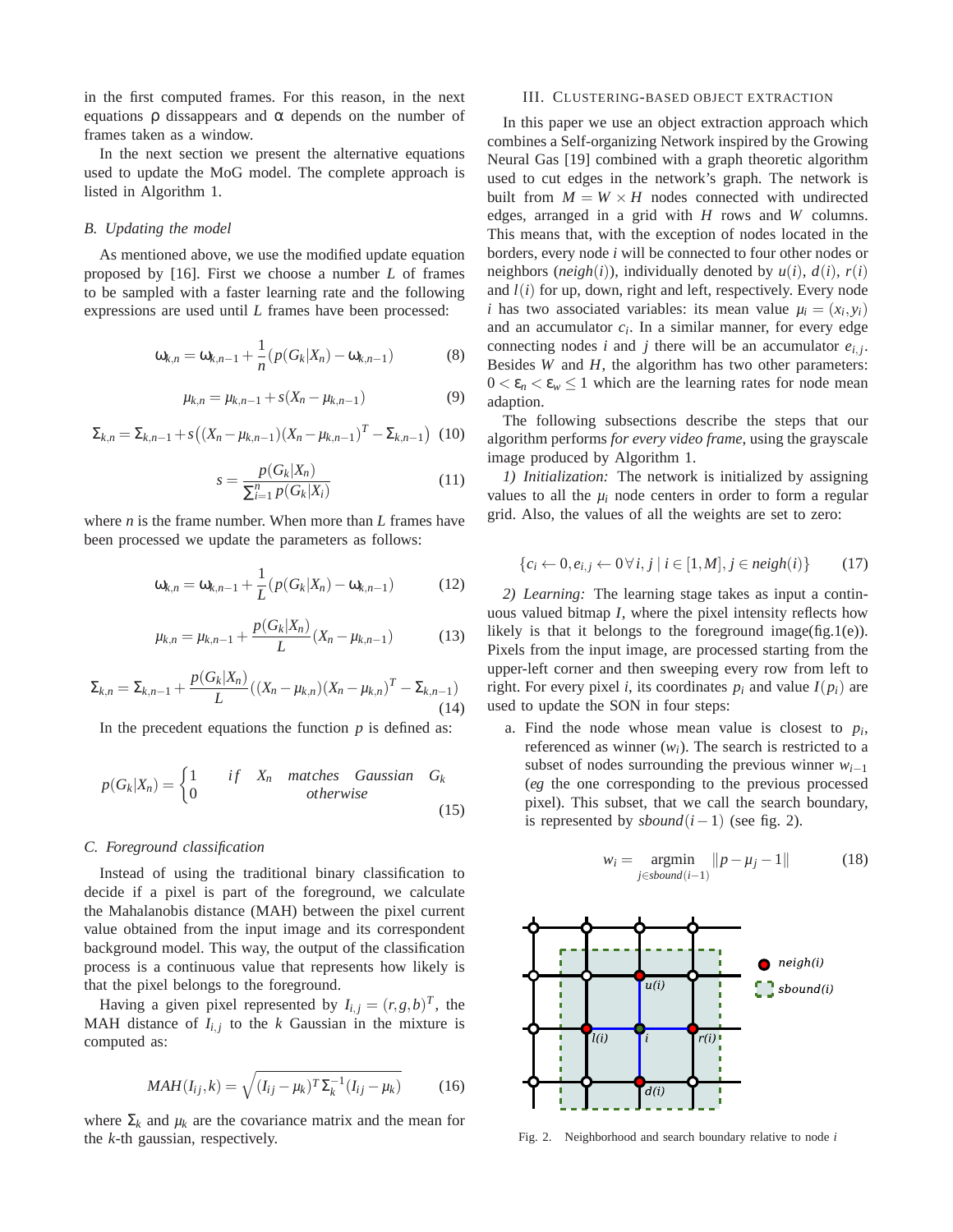**Algorithm 1**. Summary of the background classification algorithm **Input**: color frame RGB from video sequence  $(I_{M\times N})$ **Output**: gray frame  $(IG_{M \times N})$  where every pixel  $(i, j)$  represents distance from the background estimated in  $MOG_{i,j}$ **1.1**  $MOG_i$ *; Mixture of k gaussians for every pixel*  $(i, j)$ ; **1.2** *The first r gaussians are background*; **1.3 if** *Numberframe = 0* **then 1.4** Initialize every  $MOG_i$  with the first frame **1.5 else 1.6 foreach**  $I_{ij}$  **do 1.7 if** *I<sub>ij</sub>* match any Gaussian in  $MOG_i$  then **1.8** | | update Gaussian matched according section II-B; **1.9 else 1.10**  $\vert$  create new Gaussian and add to  $MOG_i$  replacing the last one; **1.11 end 1.12** update the other  $k-1$  Gaussians according section II-B; 1.13  $\vert$  order *k* Gaussians in *MOG*<sup>*i*</sup>; **1.14 end 1.15 foreach**  $I_{ij}$  **do 1.16**  $\left| \right|$  *weight* = *weight*<sub>1</sub> + ... + *weight<sub>r</sub>* ;  $\begin{aligned} \textbf{I.17} \quad | \quad IG_{ij} = \frac{\text{weight}_1 * \text{MAH}(I_{ij}, 1) + ... + \text{weight}_r * \text{MAH}(I_{ij}, r)}{\text{weight}}; \end{aligned}$ **1.18 end 1.19 end**

b. Look in  $neigh(w_i)$  for the second nearest node to  $p_i$ :

$$
s_i = \underset{j \in \text{neigh}(w_i)}{\operatorname{argmin}} \|p_i - \mu_j\| \tag{19}
$$

c. Increment the accumulators  $e_{w_i,s_i}$  and  $c_{w_i}$  by the pixel value  $I(p_i)$ :

$$
e_{w_i,s_i} \leftarrow e_{w_i,s_i} + I(p_i) \tag{20}
$$

and

$$
c_{w_i} \leftarrow c_{w_i} + I(p_i) \tag{21}
$$

d. Adapt the mean of  $w_i$  and all his neighbors:

$$
\mu_{w_i} \leftarrow \mu_{w_i} + \varepsilon_w \frac{I(p_i)}{c_{w_i}} (p_i - \mu_{w_i})
$$
 (22)

$$
\mu_j \leftarrow \mu_j + \varepsilon_n \frac{I(p_i)}{c_j} (p_i - \mu_j) \quad \forall j \in \mathit{neigh}(w_i) \quad (23)
$$

*3) Relabeling nodes:* As a result of the learning step, the network adapts its form to represent the objects in the input. The last step of the algorithm, identifies individual objects by assigning a discrete value to every node in the SON, so that nodes having the same label belong to the same node. At the end the algorithm finds groups of nodes by merging nodes according to the weight of their common edges  $e_{i,j}$ . The idea is that a higher value of *ei*, *<sup>j</sup>* corresponds to a higher likelihood that nodes *i* and *j* belong to the same object. Under this assumption, it is possible to compute a maximum likelihood estimation of the probability, denoted by  $P_{i,j}$ , that two nodes "belong together" by using the Laplace law of succession, see [20] for a more detailed explanation. It is important to highlight the fact that the labels are just identifiers used to distinguish one region (*ie* object) from the other and that new labels are obtained by incrementing a counter.

*4) Computing cluster representations:* Having labeled the nodes, the probability that a pixel, given by its image coordinates *p* belongs to a cluster *m* may be represented as a mixture of gaussians, corresponding to individual nodes in the cluster:

$$
P^*(p \mid m) = \sum_{i \in m} P_i \eta(p; \mu_i, S_i)
$$
 (24)

In order to compute the covariance matrices  $S_i$ , the points located halfway between *i* and its neighbors can be used:

$$
S_{i} = \sum_{j \in neigh(i)} \frac{P_{j}}{K} \left( \frac{\left(\frac{x_{j} + x_{i}}{2}\right)^{2}}{\frac{(x_{j} + x_{i})(y_{j} + y_{i})}{4}} - \frac{\frac{(x_{j} + x_{i})(y_{j} + y_{j})}{4}}{\frac{(y_{j} + y_{i})}{2}} \right)
$$
(25)

Where  $K = \sum_{j \in \text{neigh}(i)} P_j$  is a normalization constant.

In cases where the algorithm is required to produce interest regions it is often convenient to produce bounding boxes which are slightly larger than the contained object. We have computed the size of these regions using the difference between the maximum and the minimum mean values of the cluster nodes as they were *before learning* this may be regarded as finding the area bounded by nodes which have not been adapted.

#### *A. Complexity Analysis*

The local search, shown on the equations 18 and 19 gives a complexity of  $O(N)$ , while a global search would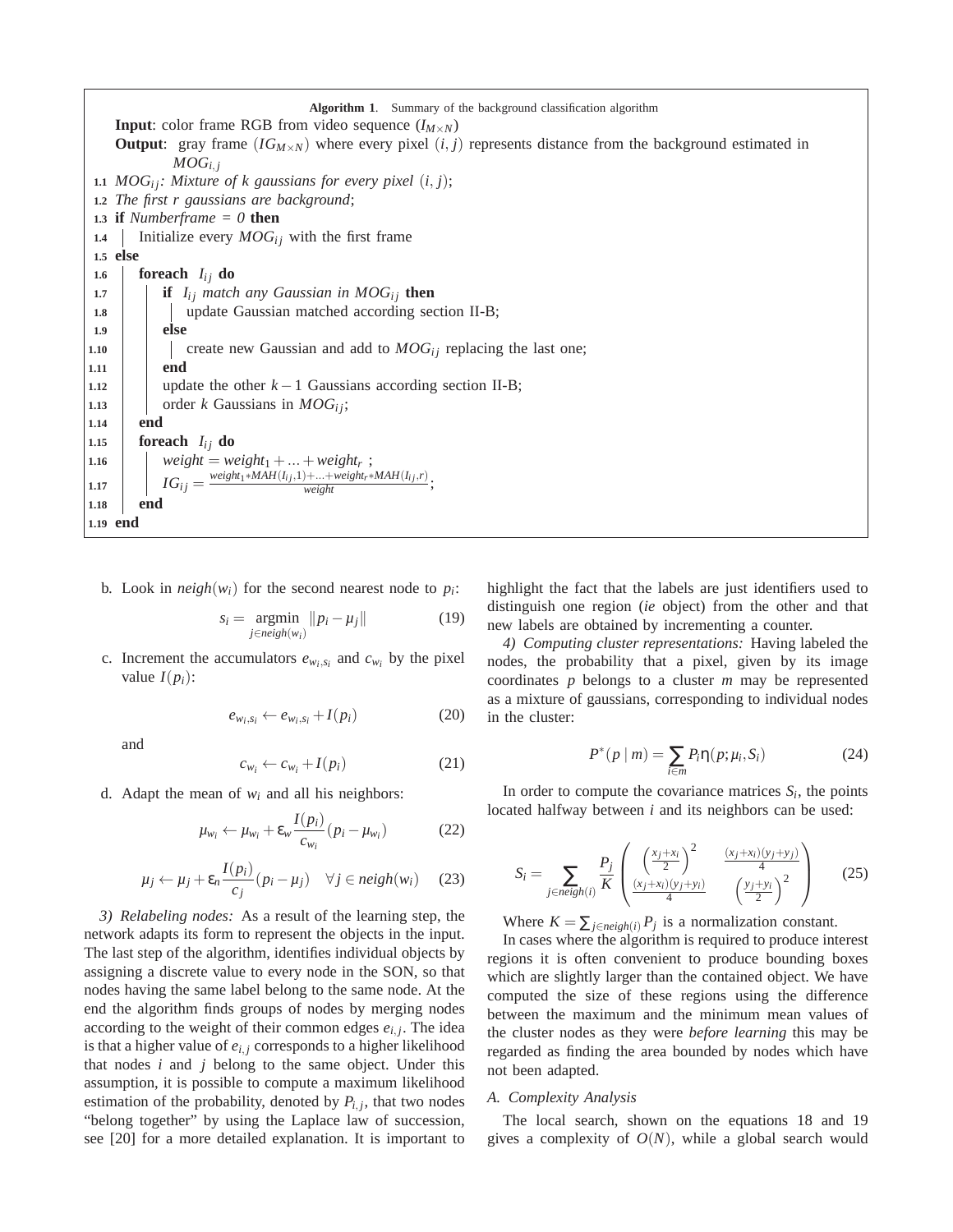

Fig. 3. Detections over the foreground methods. Yellow ellipses representing the resulting detections with the respective bounding boxes in blue.

give  $O(N_f M)$ , where *N* corresponds to the total number of pixels in the image,  $N_f$  the number of foreground pixels and *M* the size of the SON. Noting that now it takes into account all the pixels in the image, instead of just the ones marked as being part of the foreground, and its complexity is independent of the SON grid size. This allows us to weight the pixels background/foreground contribution in a continuous fashion, instead of using a hard threshold, which makes the approach much more robust. The key idea for complexity independence on the SON size is to exploit the fact that the network is processed in a top-bottom, left-right sequence, and to limit the set of nodes in the SON which need to be compared with each pixel by looking in the neighborhood of the last processed pixel.

Thanks to the existence of efficient algorithms, the cost of labeling is linear with respect to the number of nodes in the SON, moreover, the computation of the cluster representation (*i.e.* gaussian parameters, mixture of gaussian parameters and bounding boxes) may be performed at the same time as labeling. For Algorithm 1, updating every MoG model for each pixel has a constant cost and, since the number of MoG models is fixed, its complexity is also linear with respect the number of pixels in the image. Thus, the algorithm's overall complexity is *O*(*N*).

#### IV. EXPERIMENTAL RESULTS

To evaluate the proposed method we are combining the clustering algorithm with 4 different background/foreground classification techniques:

*(a)* A binary bitmap obtained by thresholding the absolute difference (AD) between the intensity level of the current and previous video frames;

*(b)* Traditional MoG classification, with 3 Gaussians and binary output (MoGB);

*(c)* Background as a single Gaussian (SGC); foreground classification similar to the proposed approach.

*(d)* MoG with 3 Gaussians and the proposed foreground classification (MoGC).

The SON size and learning factors are the same for the three cases: 30x30 nodes,  $\varepsilon_w = 0.1$  and  $\varepsilon_n = 0.01$ . The tests were conducted using the CAVIAR test case scenarios [21], which consist of a number of video sequences of people moving in the INRIA Lab's entry hall. The videos come with data files containing the ground truth of the sequences, which has been obtained by hand-labeling the images. Typical images of our detector running on one of these videos is shown in fig. 3.

For each frame processed the result of the extraction is compared with the ground truth and the following parameters are computed:

1) Detection ratio (η*dt*)

$$
\eta_{dt} = \frac{\text{number of detections}}{\text{number of labeled objects}} \tag{26}
$$

2) Matching ratio (η*match*)

$$
\eta_{match} = \frac{\text{detection and ground truth matching area}}{\text{ground truth area}}
$$
\n(27)

3) False positive ratio  $(\eta_{fp})$ 

$$
\eta_{fp} = \frac{\text{detected false positive area}}{\text{ground truth area}} \tag{28}
$$

4) False negative ratio (η<sub>fn</sub>)

$$
\eta_{fn} = \frac{\text{detected false negative area}}{\text{ground truth area}} \tag{29}
$$

The mean values for these parameters, obtained from 1042 effective frames processed from the CAVIAR [21] 'Browse1' dataset is shown in table II.

We can see on table II that the proposed approach produces considerably better results than the other ones.